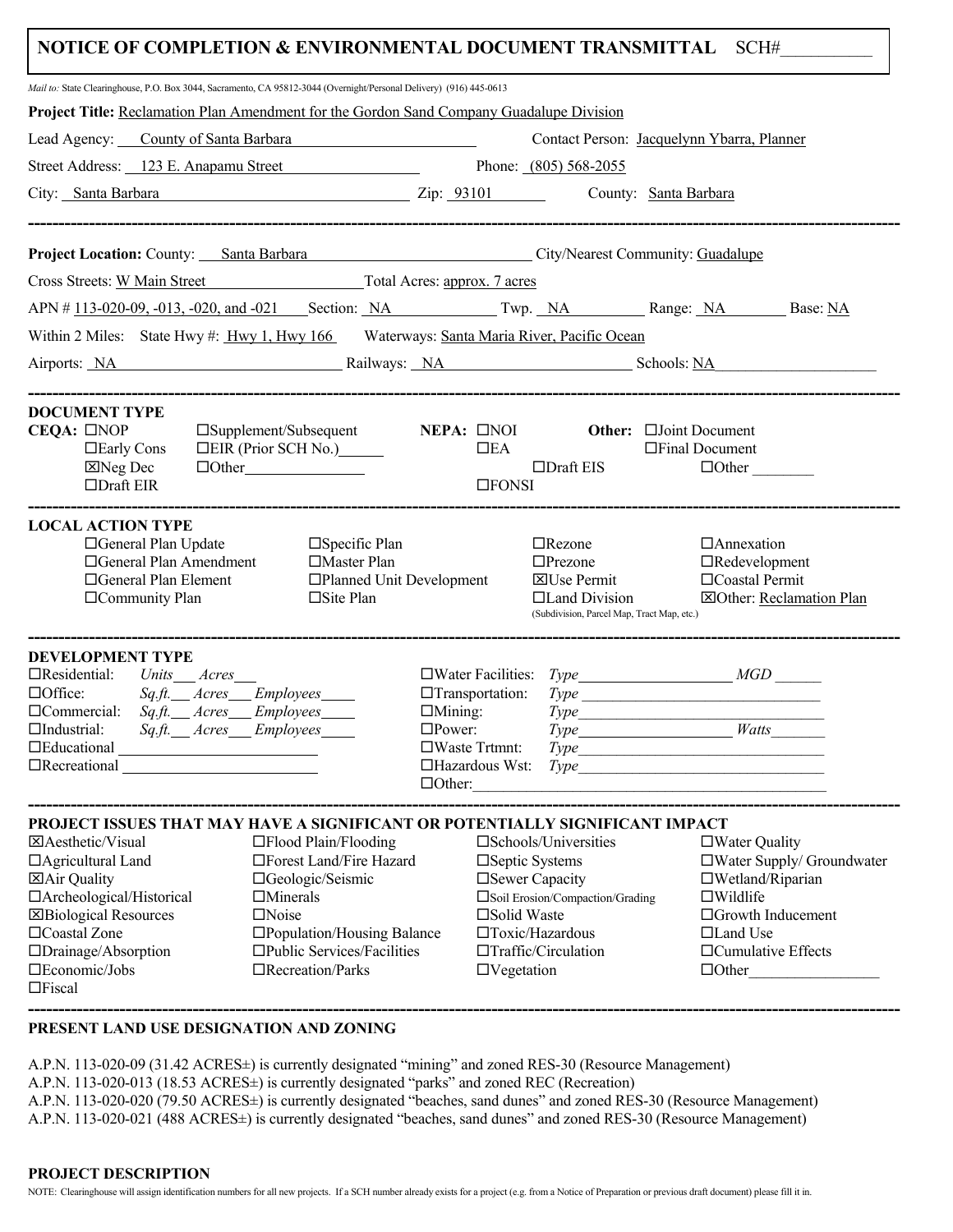The proposed project is a Reclamation Plan Amendment and Coastal Development Permit to extend existing mining operations at the Guadalupe sand mine 100 years to March 1, 2115. The extended end date serves to reflect the average annual production rate and Applicant/Operator estimates for the rate of natural sand replenishment at the site. Other proposed changes to the Reclamation Plan include implementing active revegetation in certain areas only if natural revegetation is not evident within the first three years following cessation of mining.

The total excavation volume approved under the site's existing Conditional Use Permit No. 77-CP-66 (CZ) is 60,000 tons annually. The current average annual production rate of extraction is approximately 25,000 – 30,000 tons of sand per year. The proposal to extend the life of the mining operation by 100 years would not increase the mining area or the volume of excavation over the original approval. Daily operations at the sand mine would continue with no substantial change over the current conditions.

Mining consists of the removal of topsoil and 1-2 feet of overburden to expose various loose stones and a layer of shale which is near the surface but can reach depths of 50 feet or more (75 feet is the permitted maximum depth). The stones and shale are harvested and the mined areas are backfilled and reclaimed as mining proceeds. Because the subsurface veins of rock and shale are not known, exploration pits are used. This directs mining to follow the location of desired material.

The site has three major components including an excavation site (sand pit), a 3,200 foot long haul road (sand road), and a processing/packaging plant. Cessation of mining would occur when the mine has exhausted its major sand budget and it is not feasible to continue operations based upon sand redisposition, estimated for the year 2115. In general, reclamation of these areas would consist of the following:

- Sand Pit: reclamation activities would consist of re-contouring the sand pit at a 2:1 slope. The sand pit would then resume the natural process of wind-blown sand movement. Permanent flag markers on the perimeter of the pit would be left in place.
- **Access Road**: the road would be decompacted (disked), and any base material such as clay, silt, or rock materials removed from the access road would be placed into the sand pit for disposal. The access road would then resume the natural process of wind-blown sand movement, and would be revegetated per the project's Restoration Plan, if needed.
- **Processing Plant**: the processing plant area would be cleared of all structures and equipment, and stockpiles would be leveled. Silt from the existing onsite siltation pond would be removed and spread over the operations area. The siltation pond would remain in place to collect sediment and would not be maintained after the initial removal of silt. The onsite water well and appurtenant tanks and equipment would remain, as well as the onsite power pole and transformer, unless the County determines they need to be removed. The area would be revegetated per the project's Restoration Plan, if needed.

Other details of the proposed mining and reclamation plan are discussed and shown in the Reclamation Plan Amendment prepared by the applicant.